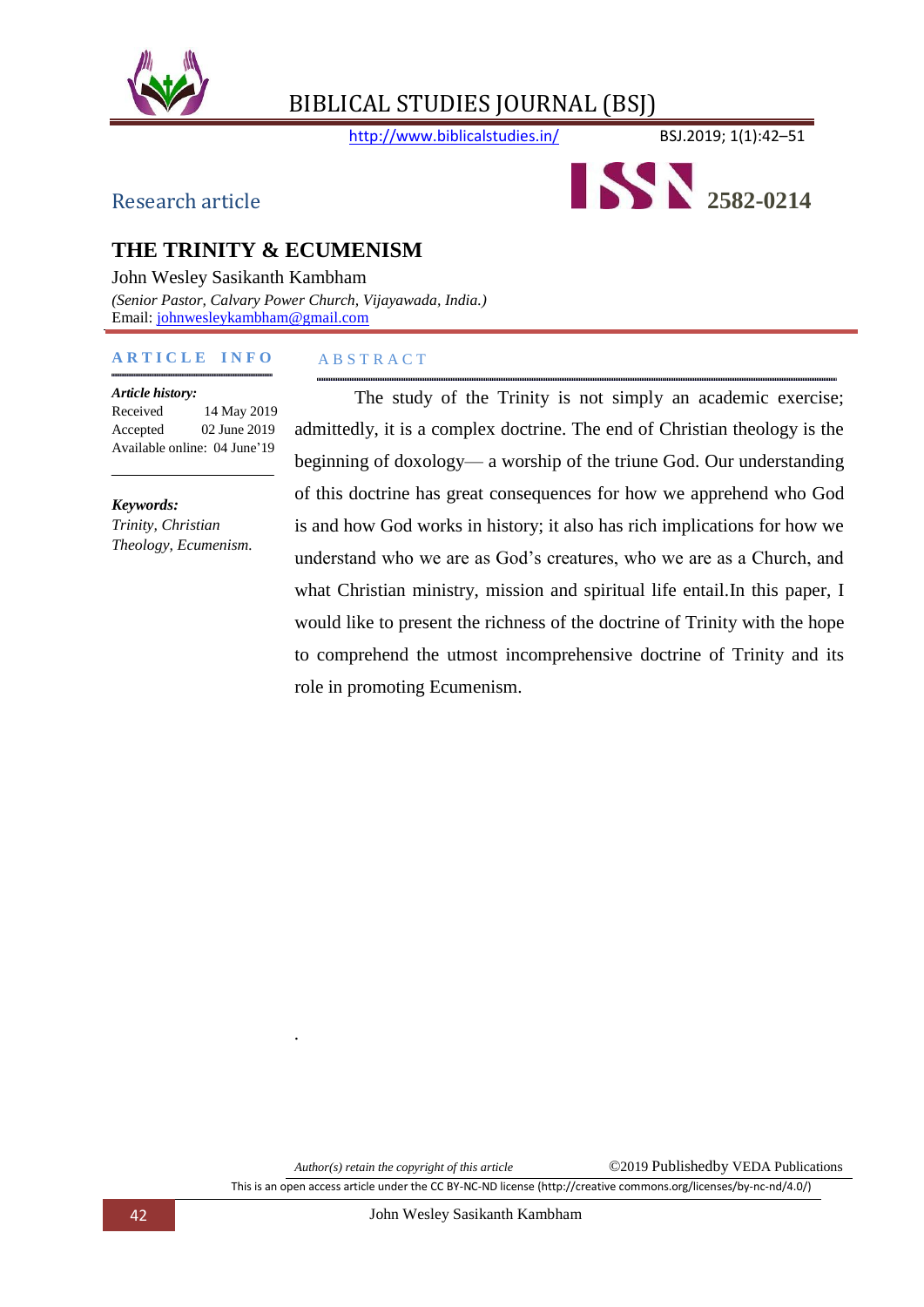

http://www.biblicalstudies.in/ BSJ.2019; 1(1):42–51

The twists and turns through which the Triune God migrated from the center to the periphery of Christian consciousness and back to the center again make a fascinating story of the Triune God. Trinity<sup>1</sup> is the distinctive doctrine which is heart of Christian faith. It is simply another word for—God. The Trinity is "One God, Father, Son and Holy Spirit."<sup>2</sup> It is what Christians worship, as the ancient hymn *Te Deum* asserts:

# *Throughout the world the holy church acclaims you;*

# *Father, of majesty unbounded. Your true and only Son, worthy of all worship,*

*And the Holy Spirit, advocate and guide.<sup>3</sup>*

Indeed, "one is in danger of losing (one's) soul by denying the Trinity and of losing (one's) wits by trying to understand it."<sup>4</sup>The word, Trinity is not explicitly mentioned in the New Testament. It was defined as a result of continuous exploration of the biblical data. The concept itself is evident in the activity of God within scripture; 'Scripture stands witness to a God who demands to be understood in a Trinitarian manner. The more we search the scriptures, the more we see a triune God. The more we reflect on this triune God, the more we are drawn back to where God reveals

himself, Scripture. This experience of the Trinity was thrashed out in debate and treatises, and was formulated at the Council of Nicaea in 325 ce. The divinity of the Son is affirmed by Nicaea (325) and that of the Holy Spirit by Constantinople (381).

#### **WHY STUDY THE TRINITY?**

The study of the Trinity is not simply an academic exercise; admittedly, it is a complex doctrine. The human quest to know how things look in light of the triune God is noble "faith seeks understanding" Christian life is most fruitful when it is informed and renewed by our knowledge of God. It is important to pursue the knowledge of God in order to know God more certainly and fully. The end of Christian theology is the beginning of doxology— a worship of the triune God. Our understanding of this doctrine has great consequences for how we apprehend who God is and how God works in history; it also has rich implications for how we understand who we are as God's creatures, who we are as a Church, and what Christian ministry, mission and spiritual life entail.

#### **THE DOCTRINE OF TRINITY**

Christians more specifically ask: what is the significance of the story of Jesus for understanding God? The attempt to answer this question leads to the Christian doctrine of the Trinity: God is the transcendent One who has become one with humanity in the person of Jesus Christ and through whose spirit we and the whole cosmos are being brought to fulfilment. Trinity affirms, "There is but one living and true God....., and in the unity of this Godhead there be three persons, of one substance,

**.** 

<sup>&</sup>lt;sup>1</sup> The word "Trinity" is from the Latin *trinitas*, itself a rendering of the Greek term *trias*.The words mean "threefoldness" and "threesome," respectively.

<sup>2</sup> *Book of Common Prayer* New York: the church hymnal corporation and the Seabury press, 1979, p.852.

<sup>3</sup> *Book of Common Prayer*, p.95.

<sup>4</sup> Bruce M.Stephens, God's metaphor: *The Doctrine of the Trinity in New England Theology*,Ann Arbor:Scholars press,1981,p.75.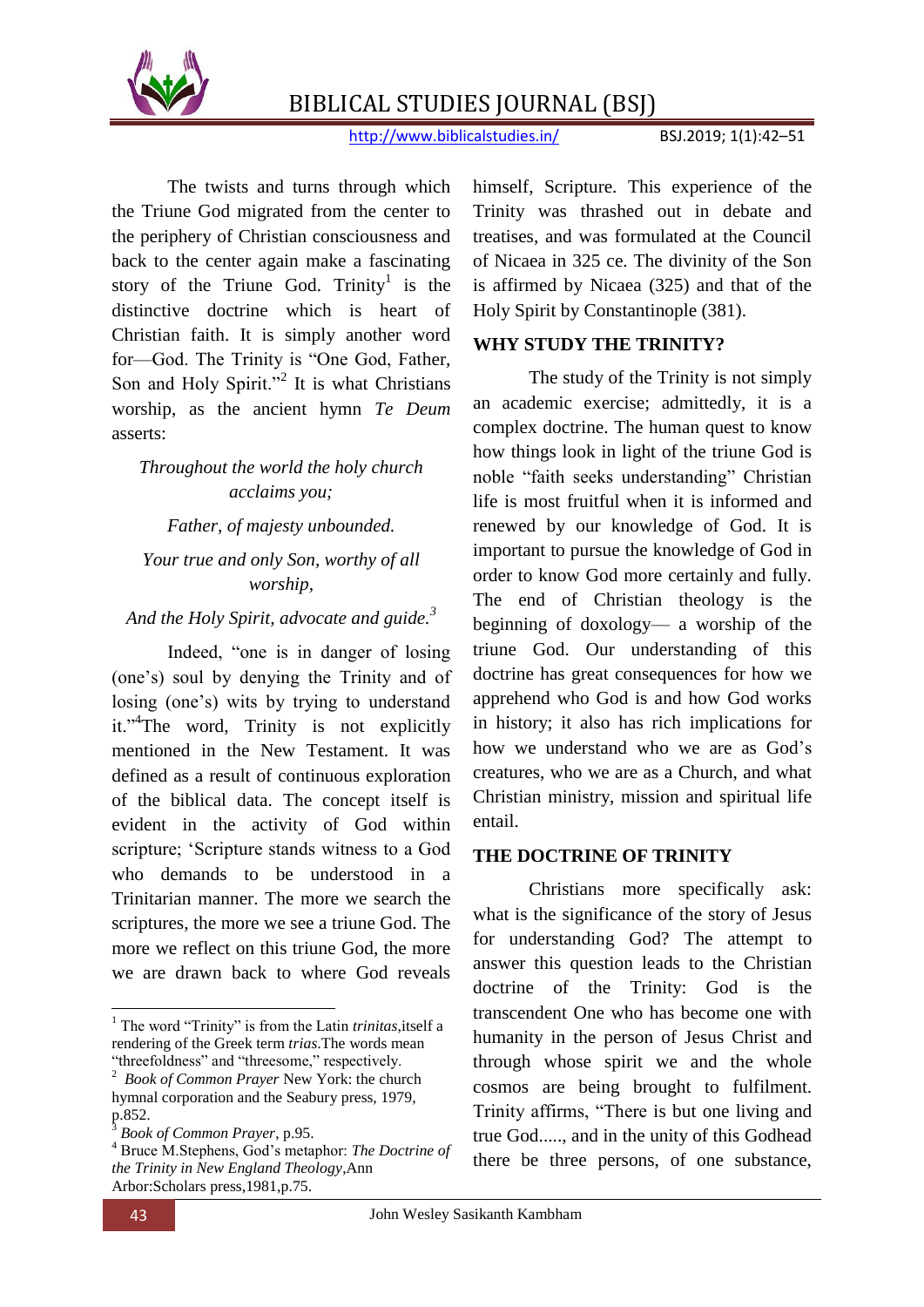

http://www.biblicalstudies.in/ BSJ.2019; 1(1):42-51

power, and eternity; the Father, the son, and the Holy ghost."<sup>5</sup> Because of the heavily psychological connotation of the word "person" in contemporary usage, it is a natural temptation to imagine that the Father, the son, and the spirit constitute three distinct consciousnesses, three centers of activity, three concrete beings. That is why theologians as Augustine, Karl Barth, and Karl Rahner were reluctant to use the term "person" and coined other phrases such as Seinsweise (modes of being: Barth) or distinct Subsistenzweise(manners of subsisting: Rahner) to refer to the Father, the Son, and the Spirit.<sup>6</sup>

A better place to find the Trinity at work is at Jesus' baptism. In this event we see all three members working, simultaneously. At Jesus' baptism in the Jordan, when Jesus came up from the water, the heavens were opened and the Spirit of God descended like a dove upon him. A voice from heaven said, "This is my Son, the *Beloved, with whom I am well pleased*" (Matthew 3:17.)This theophany of the Father , Son, and the Spirit reveals Jesus as the Christ, the anointed one, and the beloved Son of the Father.

The passage is clear that each member of the Godhead is a distinct person. Tertullian used to explain this phenomenon was 'persona' (from the Greek hypostasis). ‗Behind the plurality of roles lay a single actor…there was one God, who acted in a multiplicity of manners<sup>7</sup>. The Holy Spirit falls on Jesus, anointing him in a manner

only befitting of God himself. Jesus is then addressed by the Father in a way only befitting of God. All three protagonists are God and all three are at work, simultaneously.

The data on the Trinity in the New Testament include numerous texts that speak of the relationship between Jesus and the Father, between Jesus and the Spirit, between the Father and the Spirit, and among the Father, Jesus, and the Spirit. Indeed, the literary structure itself of most New Testament books is arguably Trinitarian. In addition , the reality of the Trinity is present not only in certain New Testament formulations but also in the events of Jesus' life and ministry, in particular his conception, baptism, transfiguration, and death and resurrection, and at the pentecost.

The idea of the Trinity is a clear case of the theological construction. The proto-Trinitarian trajectory in the New Testament begins with the logic of Paul, who presumes that God the Father raised his Son, Jesus, on Easter. ―*If the spirit of him who raised Jesus from the dead dwells in you, he who raised Christ from the dead will give life to your mortal bodies also through his Spirit that*  dwells in you" (Romans 8:11).Paul has also bequeathed to us the benediction, "The grace" *of the Lord Jesus Christ, the love of God, and the communion of the Holy Spirit be with all of you*" (2 Cor.13:13). Although other Trinitarian passages in the New Testament play a part (See 2 Peter 1:2; Jude 20-21) perhaps the best recognized is the Matthean baptismal formula in the mouth of Jesus: ―*All authority in heaven and on earth has been given to me. Go therefore and make disciples of all nations, baptizing them in the* 

<sup>1</sup> <sup>5</sup> Article I, in *Book of Common Prayer*, p.867.

<sup>6</sup> Peter c . Phan. *The Trinity .*United Kingdom:

Cambridge University Press,2011.

<sup>7</sup> McGrath, *Christian*, 250.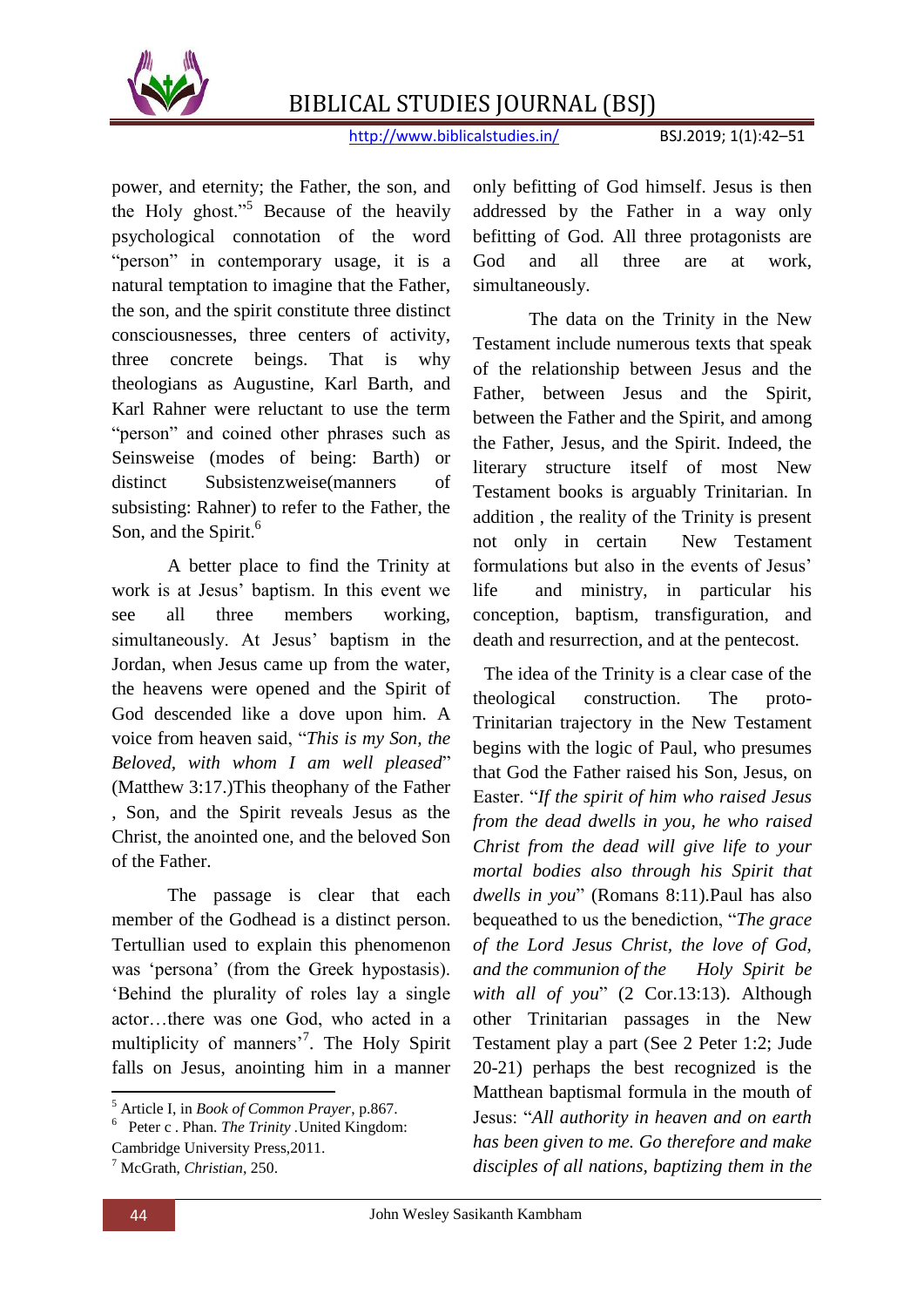

http://www.biblicalstudies.in/ BSJ.2019; 1(1):42–51

*name of the Father and of the Son and of the Holy Spirit*" (Matt.28:18-19).

Finally, it can reasonably be claimed that there are already intimations or adumbrations of the Trinity in the Old Testment such as the many names used for God (e.g., Wisdom, Word, Spirit), the "angel of Yahweh" figure, and some theophanies (e.g.,the three men in Gen 18:1-2 or the threefold sanctus of Isaiah's vision in Isa 6:3), in Genesis 1:1, the very first Hebrew name for God is Elohim. This is a generic name used to refer to other gods as well. When used with reference to Israel's God, it is generally, but not always, found in the plural. Many see in this an implication of the triune nature of God. Furthermore there are several peculiar passages where God is revealed speaking in a plural form:

―*Let Us make man in Our image, according to Our likeness..."* (Genesis 1:26).

―*Behold, the man has become like one of Us, knowing good and evil...*" (Genesis 3:22).

―*Come, let Us go down..."(*Genesis 11:7.)

Then I heard a voice saying, "Whom shall I send, and who will go for Us?" (Isaiah 6:8).

By themselves, these examples may not mean very much, but coupled with the further revelations concerning God throughout the rest of scripture, they stand as clear examples of a plurality in the nature of the one God.

In his work "On the Incarnation of the word". St. Athanasius, Archbishop of Alexandria (c.296-c.373), explains why God chose to approach his fallen people in human form. He writes:

―That mystery the Jews traduce, the Greeks deride, but we adore....because in His manhood He seems so little worth. For it is a fact that the more unbelievers pour scorn on Him, so much the more does He makes His Godhead evident. The things which they, as men, rule out as impossible, He plainly shows to be possible; that which they describe as unfitting, His goodness makes most fit; and things which these wiseacres laugh at as "human" He by His inherent might declares divine. Thus by what seems His utter poverty and weakness on the cross He overturns the pomp and parade of idols, and quietly and hiddenly wins over the mockers and unbelievers to recognize Him as God." $8$ 

#### **JESUS AND HIS FATHER**

 The key to the Trinitarian doctrine is the Father-Son relationship. In Christian theology, God is symbolised as a divine Father primarily because Christ is symbolised as the divine Son. The Gospel of Mark describes Jesus as the Son of man and the Son of God. The contrast and connection are dramatically portrayed in the anguish of the Gethsemane prayer where Jesus begins: ―*Abba, Father," he said, "everything is possible for you. Take this cup from me. Yet not what I will, but what you will*" (Mark 14:36). The untranslated Aramaic address to the heavenly Father, Abba, seems important. It marks a special relationship between Jesus and the holy One of Israel. From the Talmud

 $\overline{a}$ 

<sup>8</sup>

[http://www.ccel.org/ccel/athanasius/incarnation.ii.htm](http://www.ccel.org/ccel/athanasius/incarnation.ii.html) [l](http://www.ccel.org/ccel/athanasius/incarnation.ii.html)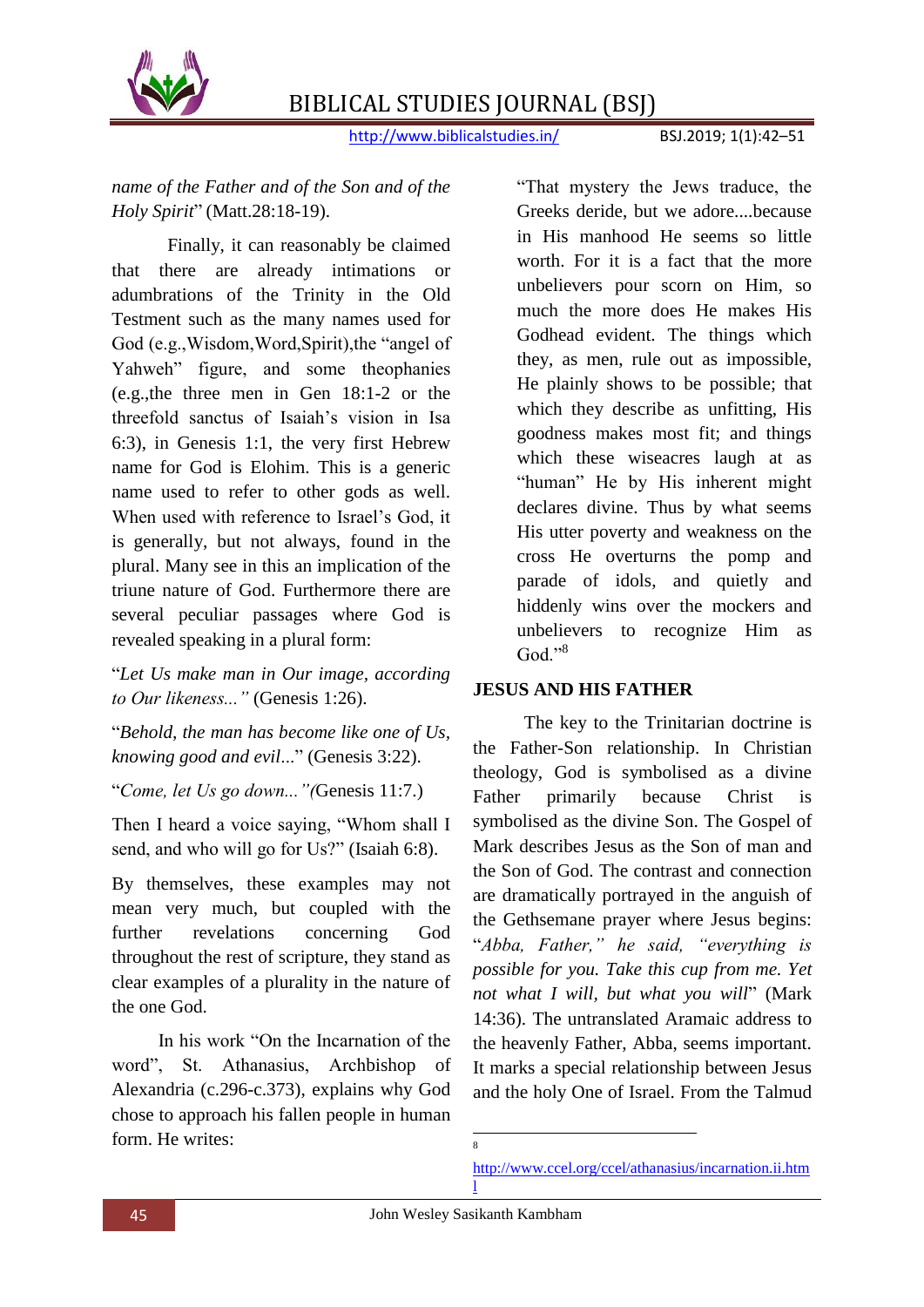

http://www.biblicalstudies.in/ BSJ.2019; 1(1):42–51

and writings from first-century Antioch we learn that *abba* meaning "daddy" and *imma* meaning "mommy" were terms used by small children when speaking to their parents. They connote close family relations and familiarity. "To a Jewish mind," writes Joachim Jeremias, "It would have been irreverent and therefore unthinkable to call God by this familiar word."<sup>9</sup> Jesus sought to pass this intimate relationship with God on to his followers via the medium of prayer. Jesus teaches the disciples the Lord's Prayer (Luke 11:2-4; Matt.6:9-13). The third person of the Trinity, the Holy Spirit, is significant here. The Holy Spirit empowers Christians to pray like Jesus and effects the same intimate communion in their lives. When we cry, ‗*Abba!Father!'it is that very Spirit bearing witness with our spirit that we are children of God*" (Rom.8:15; Gal.4:6). The Father – Son relationship between God and Jesus becomes through the spirit inclusive of those who through faith are reconciled to God. As Jesus was a child of God, so also are his followers. As Jesus became heir to resurrection and new life, so also will they.

#### **DIVINITY OF THE HOLY SPIRIT**

 The Holy Spirit, was present as a working member of the Godhead even as the world was created.<sup>10</sup> However, this statement is too reductionist, for He has always existed—from all eternity—just as all the members of the triune Godhead have existed eternally. The complete term for the Holy Spirit occurs three times in its full form in the Hebrew Bible:(Ps 51:11), when

**.** 

David prayed for forgiveness after his sin with Bathsheba, 'Do not cast me from your presence or take your Holy Spirit from me', and in (Isaiah 63.10,11) where the Israelities had grieved the Holy Spirit by rebelling against him. Later, in this same context (63:14), this same Holy Spirit is referred to under, the preferred shortened title of 'the spirit of God'. According to Averback, $^{11}$ ‗Spirit' occurs about 94 times with that personal reference to the third person of the Trinity, out of the 378 occurrences of the Hebrew term *ruach* with its associated references to 'wind' and 'breathe'.

Jesus spoke of the Father sending the Spirit as a comforter (helper), a guide, and a teacher (John 14:16, 26, 15:26, 16:7-8, 13). The Spirit is addressed as "The Spirit of God," "The Spirit of the Lord," "The Spirit of your Father" (Matthew 10:20), "The Spirit of Jesus" (Acts 16:7), "The Spirit of Christ" (Romans 8:9), "The Spirit of His Son"  $(Galatians 4:6)$ , and "the Spirit of Jesus Christ" (Philippians1:19).

The Spirit has the attributes of personality as well. He can be grieved (Ephesians 4:30), quenched (I Thessalonians 5:19), He speaks (Acts 8:29), and He intercedes for the Saints according to the will of God (Romans 8:26). It would be unthinkable to equate all of these attributes to anyone or anything other than God. The only honest conclusion then is that the Holy Spirit is a person and is truly God.

<sup>9</sup> Joachim Jeremias, *The Central Message of the New Testament* New York:Charles Scribner's Sons,1965,p21.  $10$  Gen1:2.

<sup>1</sup> <sup>11</sup> Averback, R.E., 'The Holy Spirit in the Hebrew Bible and Its contributions to the New Testament.' In wallace,D.B and Sawyer,j.(eds),*Who's afraid of the Holy Spirit*? Biblical Studies Press,Dallas,2005,pp.16- 18.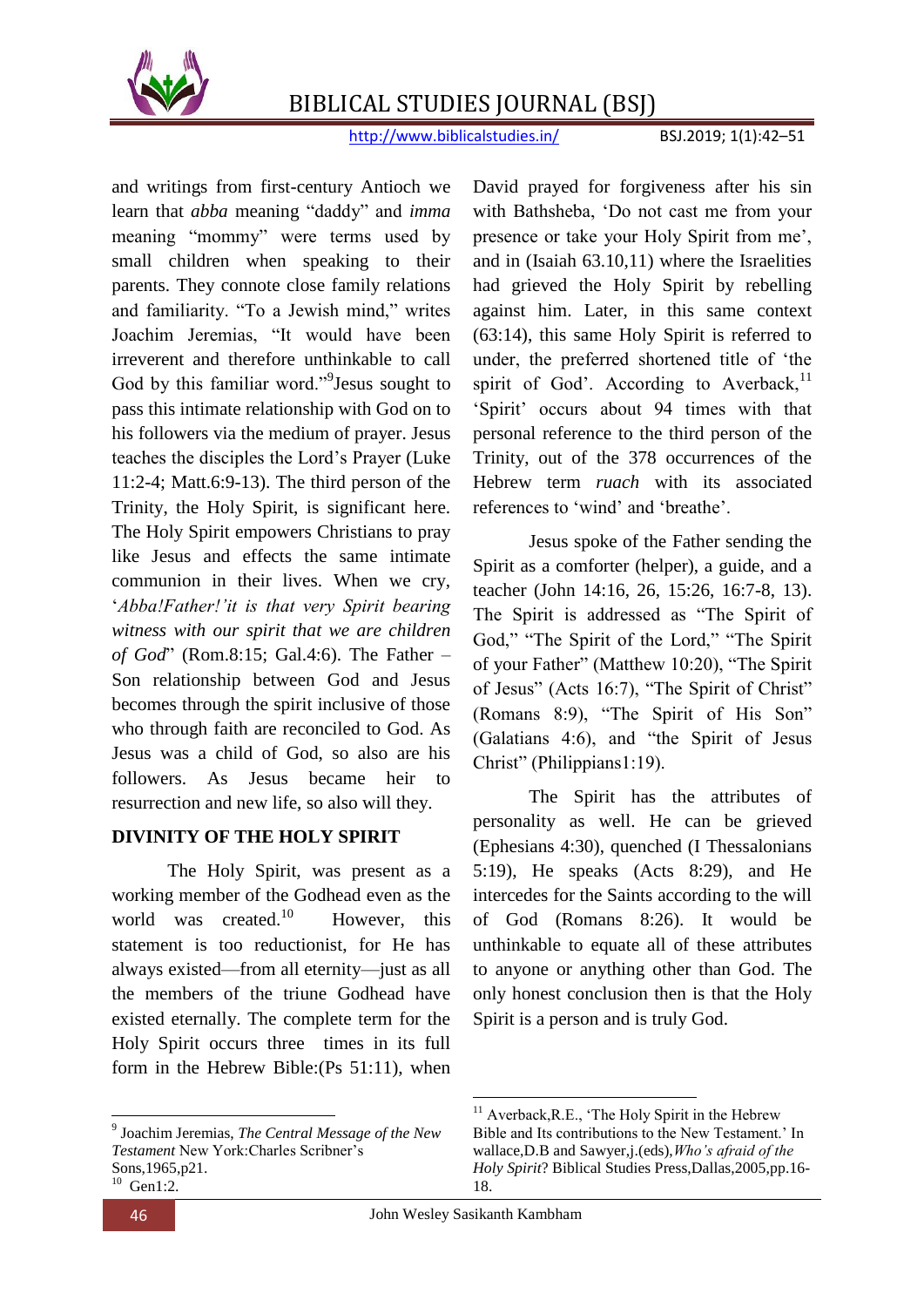

http://www.biblicalstudies.in/ BSJ.2019; 1(1):42-51

#### **THEOLOGIANS INSIGHTS**

The doctrine of Trinity is the foundation of Christianity. One cannot comprehend God's creation, salvation, the call to community, prayer, and many other expressions of the Christian faith without it. There are several considerations that Trinitarian Theology alone can make sense of. First, the nature of God is impossible to explain apart from Trinitarian Theology. The scripture tells us that God is God from all eternity. Before anything, He was there(John 1:1-2).

Richard of Saint Victor reminds us,

―Everything which is or can be either has being from eternity or begins to be in time, and again, everything which is or can be either has being from itself or it has being from something other than itself... it has been established that what holds the highest place in this universe of things cannot receive what it itself is from its inferior. Therefore some substance must exist which both holds the highest place and is from itsel $f^{n,12}$ 

This means, that in order for God to be God, there had to be a time when He was all there is, otherwise He would not be God. God is a person, self-aware and personal. Yet, if God does not have plurality in His nature, self-awareness would be impossibility; creation would never have happened.

If God exists from eternity as one person, then there was a time when only that person existed. If that is so, there is no reason to expect that He would have been self-aware. Creation would never have come about; much less the creation of self-aware, personal beings. The Triune nature is indispensable in making sense not only of God but of ourselves as well.

J. Scott Horrell writes,

"The doctrine of the Trinity is today being reaffirmed as having a central importance for our daily lives. The doctrine of the...Three-in-One provides a macrostructure of reality that makes sense of life, one that gives a remarkable basis for our perception of ourselves as persons, for our relationships in marriage, family, the local church and community and, in point, the role of the local church in mission... In God's own revelation, we encounter a Father, Son and Holy Spirit each loving the other, giving to the other, honoring the other, glorifying the other- this without confusing the high order of the Godhead, the roles that each divine person has fulfilled from eternity past... Christianity affirms that personhood is directly grounded in the three-personed God. It is in God himself that we find a basis for human reason and language, for our capacity to choose, for our profound diversity of emotions, for appreciation of beauty, for our propensity of creativity, for our sense of morality and eternality, for our social nature desiring relationship with others..."<sup>13</sup>

<sup>&</sup>lt;sup>12</sup> Richard of Saint Victor, On the Trinity, Translated by Jonathan Couser, 1999, pg. 6-9.

<sup>&</sup>lt;sup>13</sup> J Scott Horrell, "The Self Giving Triune God," The Biblical Studies Foundation,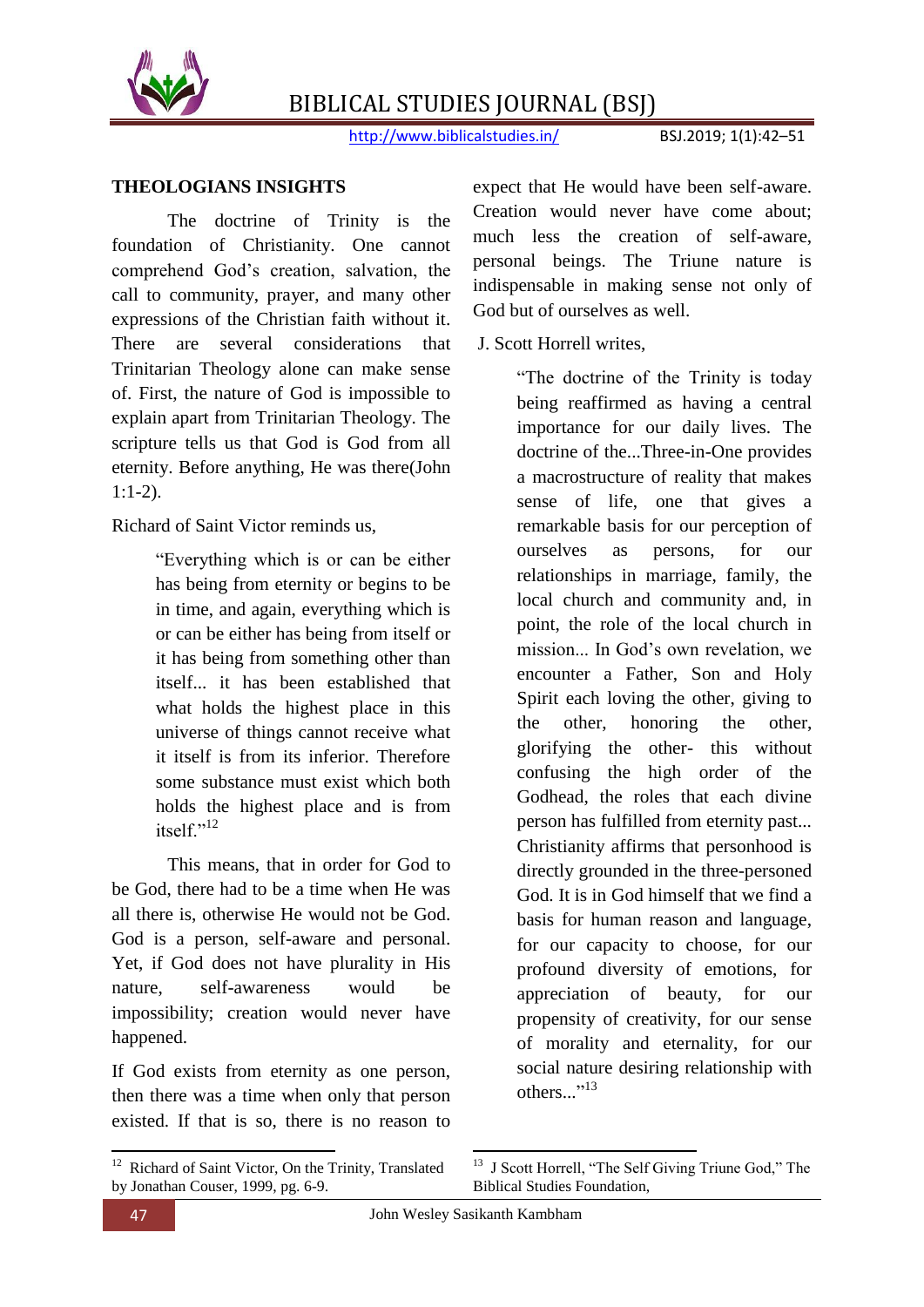

http://www.biblicalstudies.in/ BSJ.2019; 1(1):42–51

Jose Bonino agrees,

"The Trinity is not an enigma to be solved but rather the model on which all human relations, including the church should be structured. The Trinity has profound social implications: Neither the all embracing authority of one over others, nor an undifferentiated mass uniformity, nor the self sufficiency of the 'self-made man', but the perichoresis of love is our beginning and our destiny-as persons, as church, as society."<sup>14</sup>

Rather than an irrelevant doctrine, which only purpose seems to be to emphasize the otherness of God, Trinitarian theology is incredibly important and practical. C.S.Lewis writes,

> ―You may ask, ‗If we cannot imagine a three-personal Being, what is the good of talking about Him?' Well there isn't any good talking about Him. The thing that matters is being actually drawn into that three-personal life... God is the thing to which He is praying... God is also the thing inside him which is pushing him on... God is also the road or bridge along which he is being pushed... the whole threefold life of the three-personal Being is actually going on $\ldots$ <sup>35</sup>

McCall advocates:

1. Trinitarian theology should be committed to monotheism.

1

- 2. Trinitarian theology should insist on the full divinity of the distinct persons, and it should avoid whatever might compromise the full equality and divinity of the persons.
- 3. Trinitarian theology should insist on an understanding of persons ...who exist together in loving relationships of mutual dependence.<sup>16</sup>

Without such commitment, "God without Christ and the Spirit is remote and unavailing, Christ without God and the Spirit is a martyred saint, the Spirit without God and Christ is power bereft of form and direction. Faith lives from the interconnection of the three  $v^{17}$ 

Biblical Monotheism and Trinitarian faith are inseparable.

#### **TRINITY AND ECUMENISM**

The Trinity is the foundation and framework for everything else that Christianity teaches regarding belief and practice. For the majority of Christians through ages, God has been understood to be a living communion of Three-in-One. Christian identity is grounded in this divine reality. The vast majority of Christians worldwide have literally been baptized into the name of the Father, Son, and Holy Spirit as they entered the Christian community, the Church. In worship the vast majority of Christians pray to the Father, Son, and Holy Spirit, or to the Father through the Son in the Holy Spirit. Christian worship not only gives expression to the Trinitarian mystery. To a degree it reflects this mystery in its

http://www.bible.org/docs/theology/proper/selfgiving god.htm,2003.

<sup>&</sup>lt;sup>14</sup> Jose Miguez Bonino, Faces of Latin American Protestantism, trans. Eugene L. Stockwell (Grand Rapids, MI: Eerdmans, 1997), Pg. 113. 15 C.S. Lewis, *Mere Christianity*, pg. 142.

 $\overline{a}$ <sup>16</sup> McCall, *Which Trinity? Whose Monotheism?* pp.229-46.

<sup>17</sup> Soulen,*Distinguishing the Voices*, p.4.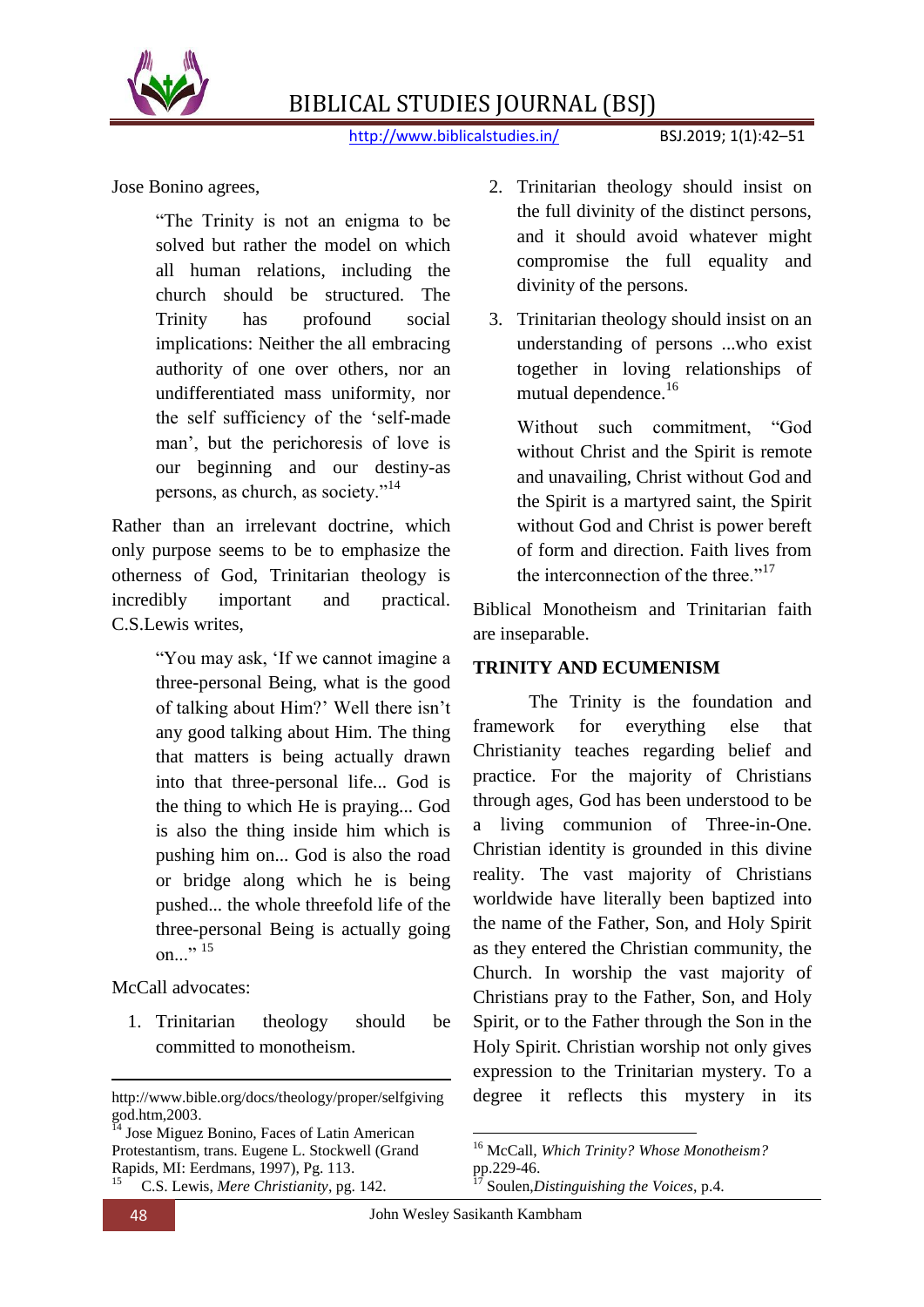

http://www.biblicalstudies.in/ BSJ.2019; 1(1):42–51

performance, and in the manner that it models many being together as one. At the heart of worship is a joyous celebration of the experience of communion. Communion is but another way to name the Trinity.<sup>18</sup> The Trinity is a community of divine love and mutual self-giving. Each member not only loves the other, but acts for the well-being of the other in an effective manner. Those who would enter into the divine communion are expected to engage in ethical practices of love and mutuality, in the church as well as in the wider world.

Trinity calls for ecumenism, unity among diverse churches and love for one another. The term Ecumenism refers to the attempt by the various Christian churches to understand all Christians as belonging to the single household of faith. Encouraging the members of an ecumenical delegation of Finnish Lutherans to work towards unity among all Christians, Pope Francis said, ―Ecumenism is in fact a spiritual process that is realized in faithful obedience to the Father, in fulfilment of the will of Christ and under the guidance of the Holy Spirit." $19$ 

The origin of the church is rooted in the plan of the Triune God for humankind's salvation.<sup>20</sup> God's plan in saving the world is carried out through the sending of the Son and the Holy Spirit. This saving activity of

the Holy Trinity is essential to an adequate understanding of the Church. The importance of the Christian unity to the mission and nature of the Church was already evident in the New Testament. The doctrine of Trinity draws the attention of all the leaders, theologians and faithful of all churches to seek the unity for which Jesus prayed on the eve before he offered his life for the salvation of the world. "*that all of them may be one, Father, just as you are in me and I am in you. May they also be in us so that the world may believe that you have sent me*" (John 17:21).

Understanding the Church in terms of *communio/koinonia* emerges from understanding the God of the Church who is communion. Trinitarian *koinonia* founds ecclesial *koinonia*.

The word "ecumenical" has been in common parlance among Christians since early times. Prior to the  $20<sup>th</sup>$  Century, the word "ecumenical" (from the Greek oikoumene) designated "the entire civilized world" and was roughly equivalent to our concept "world-wide". As Christians held councils involving representatives of the major sees of the Christian community, these synods were called "ecumenical". The term *Oikoumene* occurs in the New Testament referring to the Roman empire (e.g., Luke 2,1) or to the whole world (e.g., Matt 24,14). Eventually the term designated the whole church as opposed to its divided segments, the faith of the world-wide church as opposed to that of a small section of it.

**<sup>.</sup>** <sup>18</sup> John D.Zizioulas, *Being as Communion: Studies in Personhood and the* 

*Church(*Crestwood,NY:St.Vladimir's Seminary press,1985). 19

[http://www.catholicnewsagency.com/news/ecumenis](http://www.catholicnewsagency.com/news/ecumenism-a-spiritual-process-rooted-in-the-trinity-pope-says/) [m-a-spiritual-process-rooted-in-the-trinity-pope-says/](http://www.catholicnewsagency.com/news/ecumenism-a-spiritual-process-rooted-in-the-trinity-pope-says/)  $\frac{20}{20}$  Confessing the One Faith: An Ecumenical Explication of the Apostolic Faith as It is Confessed in the Nicene-Constantinopletan Creed (381),Geneva-Eugene,WCC-Wipf & Stock,2010,216.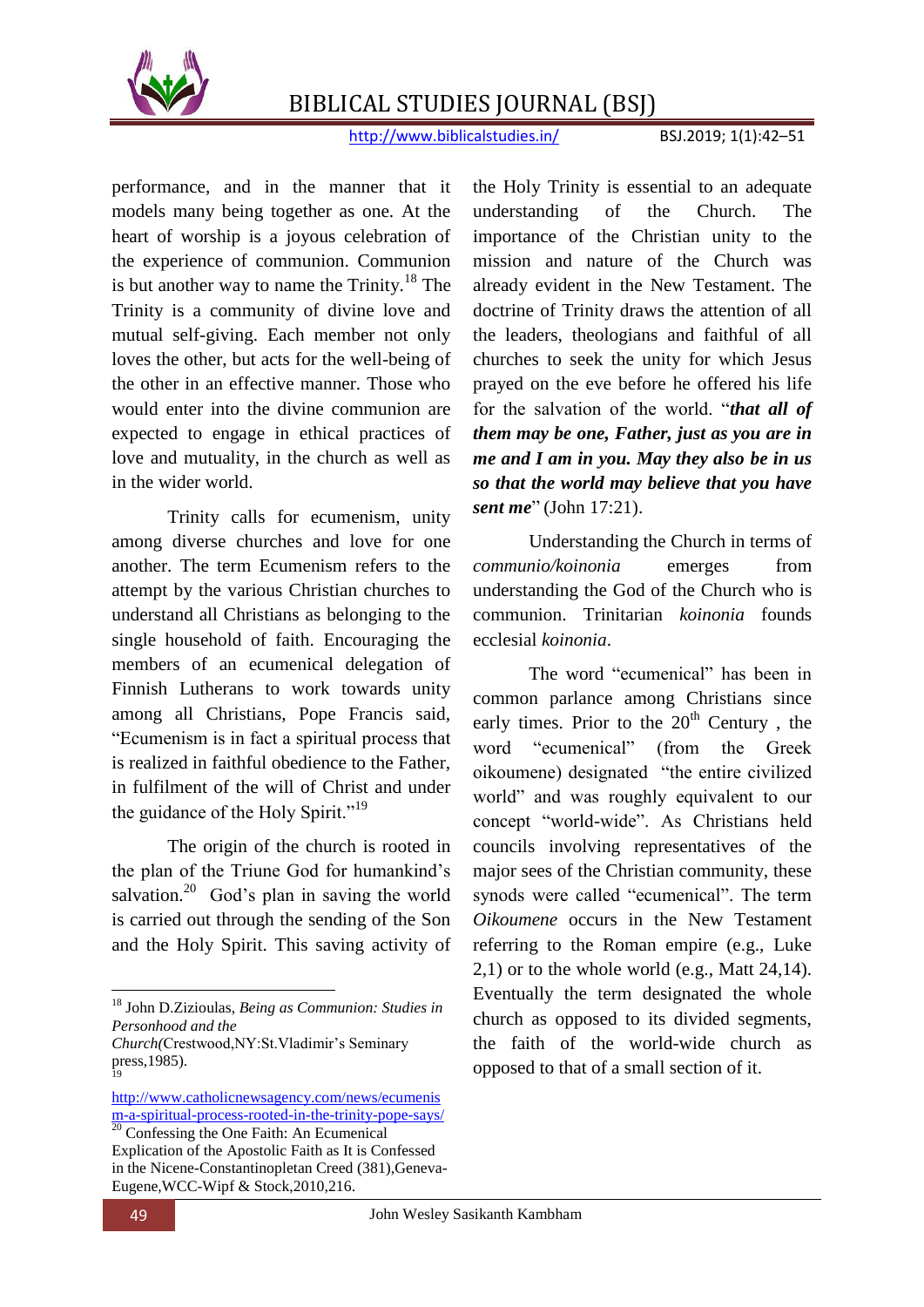

http://www.biblicalstudies.in/ BSJ.2019; 1(1):42–51

Since the 1910 meeting of the Edinburgh Missionary Conference, $21$ theologians have also been using the term "ecumenical" to refer to activities designed to promote and achieve visible unity or reunion among the divided Christian churches. In today's usage the term refers to the Christian concern for the unity and renewal of the church, and the church's relationship to God's reconciling mission. $^{22}$ 

The Oxford Conference of 1937 gave the word broader currency and established its wider meaning. At the Oxford meeting it was stated: "The term 'ecumenical' refers to the expression within history of the given unity of the church. The thought and action of the church are ecumenical, in so far as they attempt to realize the *Una sancta*, the fellowship of Christians, who acknowledge the one Lord" $^{23}$ 

The enormous contributions of the World Council of Churches to ecumenism cannot be missed here. Philip Potter, former general secretary of the World Council of Churches, once described the "ecumenical" movement as follows: "The ecumenical movement is, therefore, the means by which the churches which from the house,the *oikos* of God, are seeking so to live and witness before all peoples that the whole *Oikoumene*  may become the *oikos* of God through the

<sup>21</sup> A gathering of mostly English-speaking protestant missionaries seeking to overcome in foreign countries the painful counter-sign of a divided Christendom.

<sup>22</sup> M.Fahey, *Ecumenism.A Bibliographical overview,* Westport,CT,Greenwood Press,1992

**.** 

crucified and risen Christ in the power of the life-giving-Spirit. $^{24}$ 

The Church is one because God is one<sup>25</sup>. In consequence, the apostolic faith is one; the new life in Christ is one; the hope of the church is one.<sup>26</sup> Jesus prayed that all his disciples be one so that the world might believe and sent the spirit to form them into one body (I Cor.12:12-13). Current divisions within and between churches stand in contrast to this oneness; "these must be overcome through the spirit's gifts of faith,hope, and love so that separation and exclusion do not have the last word."<sup>27</sup> Yet, in spite of all divisions, all the churches understand themselves as founded in the one Gospel (Gal.1:5-9), and they are united in many features of their lives (Eph.4; 4-7)

#### **CONCLUSION**

The fact that the Trinity is hard to explain, and the knowledge that whatever is said about the Trinity is inadequate and falls short of human understanding is a major stumbling block to many. Part of the challenge is using a limited linguistic tool to depict God, who is incomparable. The effort to reconcile unity and plurality in God is not a matter of solving a mathematical conundrum or a metaphysical puzzle of how one is three and three is one. However, what would one expect when one tries to give a definition of God? Something exactly like the mystery of the Trinity should emerge;

<sup>&</sup>lt;sup>23</sup> Visser T'Hooft, History of the Ecummennical Movement (n.1), p.740.

 24 Cited in M.Kinnamon— B.E. Cope (eds).,The Ecumenical Movement.An Anthology of key Texts and Voices, Grand Rapids, mI, Eerdmans; Geneva,World Council of Churches, 1997,p.55.

 $^{25}$  John 17:11; I Tim.2:5.

<sup>&</sup>lt;sup>26</sup> Cf. "Called to Be the One Church," in Growth in Agreement III,607. **Ibid.**